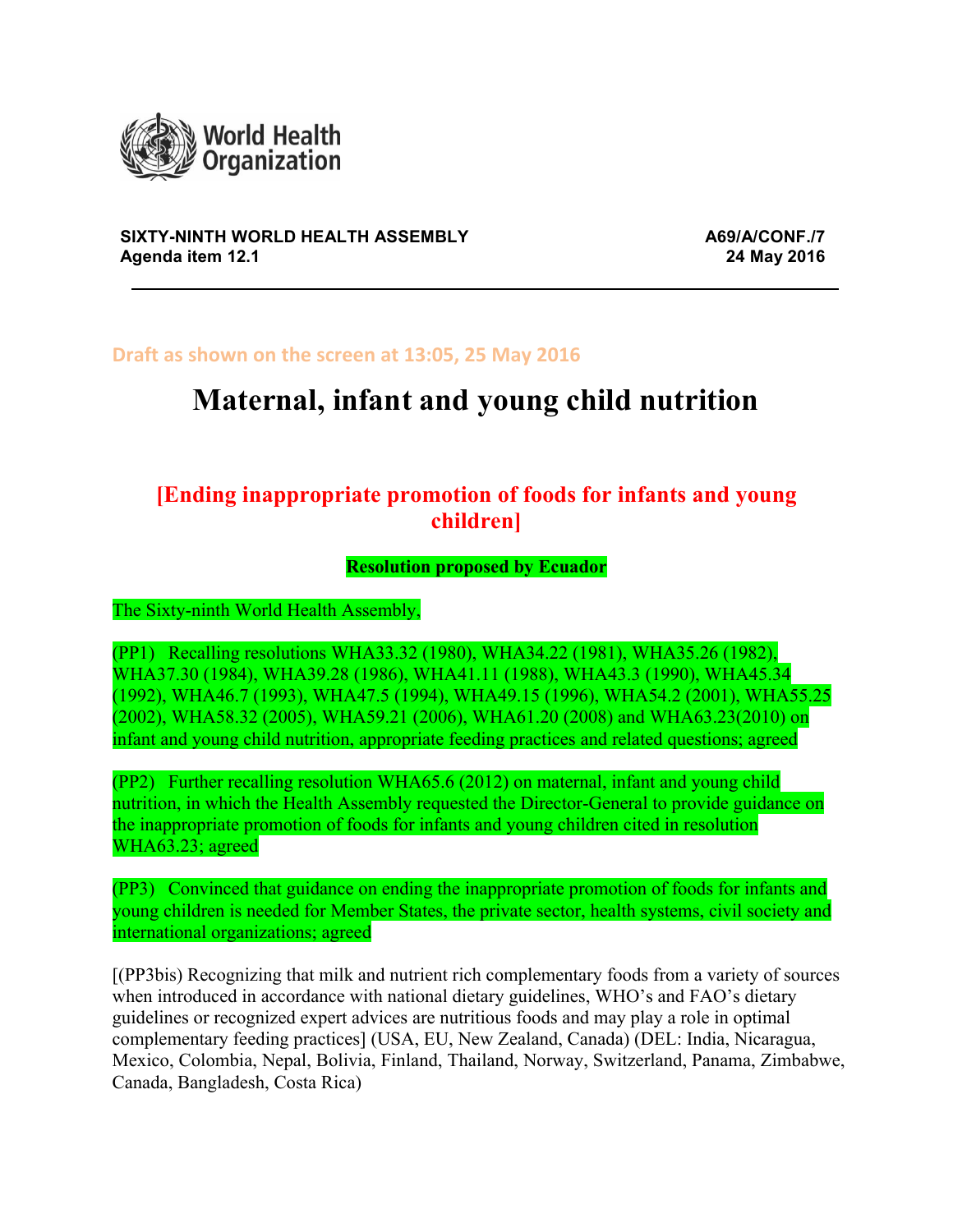## **OR**

[(PP3bis) Recognizing the need to promote optimal complementary feeding practices based on WHO's and FAO's dietary guidelines or [recognized] (Canada) expert advices and in accordance with national dietary guidelines] (Norway, Tanzania, (Canada, Finland, EU, Indonesia)

[(PP3ter) Recognizing that the Codex Alimentarius [Commission is an intergovernmental body which is the principal [executive] (Secretariat, Guatemala) organ of the FAO/WHO food standards program and that the<sup>d</sup> (India) (is the appropriate body for establishing the international standards on food products, and that reviews of (DEL India) Codex standards and guidelines should [be consistent with all **[give full consideration to**] (EU, NZ) WHO guidelines and recommendations, including the international code of marketing of breast milk substitutes and subsequent relevant WHA resolutions] (India) (DEL: New Zealand) have regard to the WHO guidance recommendations] (New Zealand, EU, Guatemala, UK) [DEL PP3ter: Mexico, Nicaragua, Nepal, Bolivia, Panama, Thailand, India, Bangladesh, Norway, Tanzania, Lettonia, Switzerland, Costa Rica, Finland, Poland, Colombia, Indonesia, Tchad)

# **OR**

[(PP3ter) Considering that the Codex Alimentarius Commission is the appropriate body for establishing the international standards on food products based on the [independent] (USA) scientific advice [provided by expert bodies provided by] (USA) FAO and WHO [and that this guidance for inappropriate… is not an international standards] (USA) a primary source] (Canada, USA)

## **OR**

[(PP3ter) Acknowledging that the Codex Alimentarius Commission plays a pivotal role in providing guidance to Member States on the proper regulation [, for the safety and security] (Mexico) of foods, including foods for infants and young children] (Zimbabwe, Bolivia, Nicaragua, Zambia)

(OP1) ENDORSES [takes note of] (Costa Rica) the technical guidance on ending the inappropriate promotion of foods for infants and young children (Support: Nepal, India, Nicaragua, Bolivia, Haiti, Mexico, Panama, Indonesia, Bangladesh, Ecuador, Switzerland, Canada, Botswana, Finland, Colombia, Zimbabwe, Norway, Thailand)

(OP2) URGES [INVITES] (USA) (DEL: Zimbabwe, Nepal, Nicaragua, Thailand, Panama, Bolivia, Haiti, India, Tchad, Bangladesh, Indonesia, Canada, Ecuador, Colombia, Mexico, Botswana) Member States<sup>12</sup>: [, as appropriate to national context] (Canada, USA, Australia, UK, China, Guatemala)

<u> 1989 - Johann Stein, markin film yn y breninn y breninn y breninn y breninn y breninn y breninn y breninn y b</u>

<sup>&</sup>lt;sup>1</sup> and, where applicable, regional economic integration organizations

<sup>2</sup> taking into account the context of federated states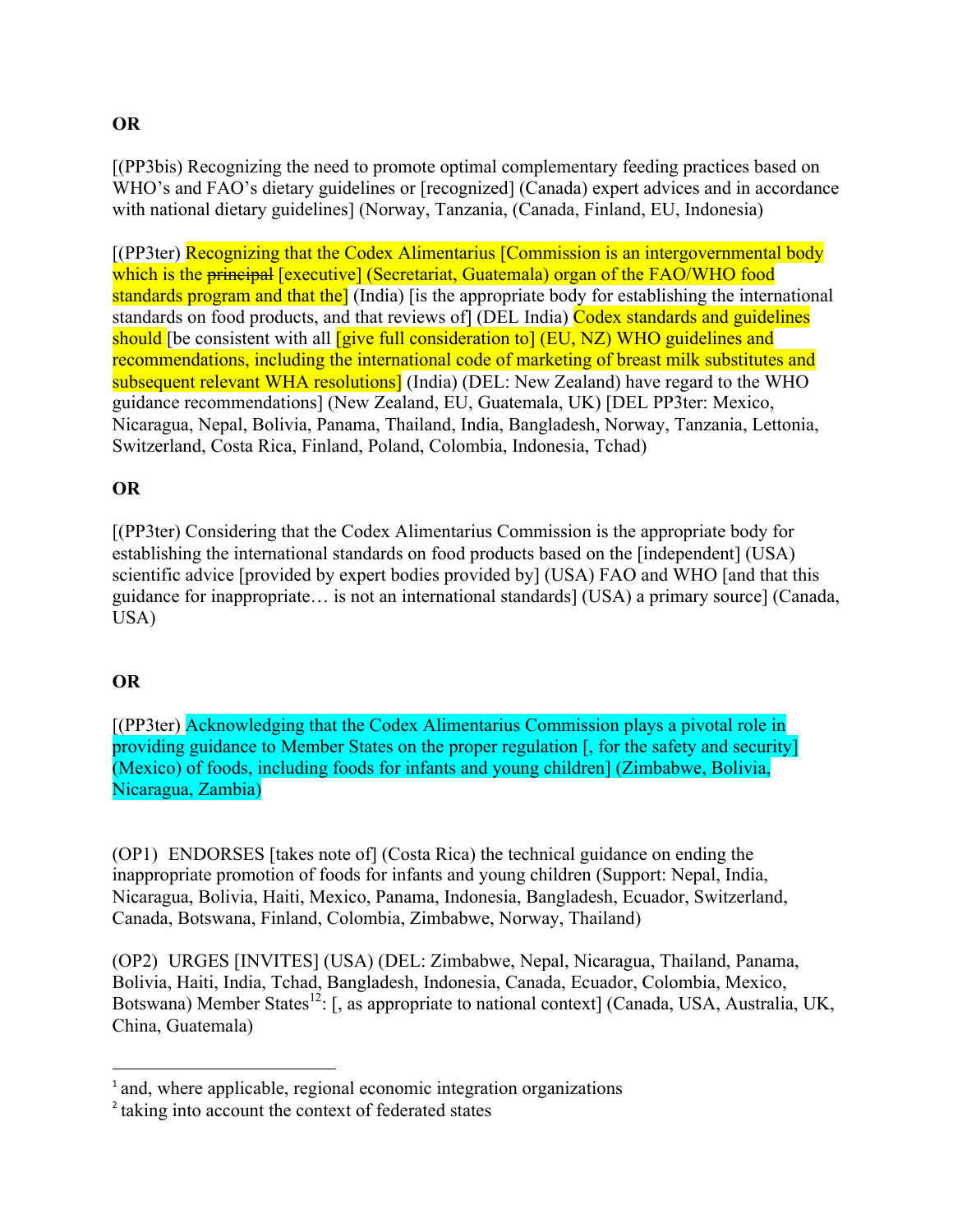(OP2.a) to *[take all necessary measures to implement]* (DEL:USA) *[draw from]* (USA) *(DEL*: Jamaica, Tanzania, Canada, Zambia, Thailand, Panama, Nicaragua, Botswana, Mexico, Haiti, Indonesia) [take all necessary measures for the implementation of the] (Jamaica) guidance recommendations on ending the inappropriate promotion of foods for infants and young children, [as a minimum requirement] (DEL: Australia, USA, Canada, Guatemala, Jamaica, Japan), (RETAIN: India, Nepal, Haiti) [as appropriate] (USA, Guatemala, Canada, Jamaica, Japan) (DEL: Zimbabwe, India) [as a minimum requirement, as appropriate,] (Zimbabwe, Nicaragua,) while taking into account existing legislation and policies, [as well as international obligations] (USA, Canada, Jamaica, Guatemala, Australia). [Retain original text] (Mexico, Bolivia, Nepal, Thailand, Panama, Brazil, Colombia, Ecuador, Bangladesh, Zimbabwe)

(OP2.b) to establish a system for monitoring, and evaluation of the implementation of the guidance recommendations; agreed

(OP2.bbis) to end inappropriate promotion of food for infants and young children, and to promote policy, social and economic environments that enable parents and care givers to make well informed infant and young child feeding decisions and further support appropriate feeding practices by improving health and nutrition literacy; agreed

(OP2.bter) to continue to implement the international code of marketing of breast milk substitutes and WHO set of recommendations on the marketing of foods and non-alcoholic beverages to children; agreed

(OP2.c) DEL agreed

(OP3) CALLS UPON manufacturers and distributors of foods for infants and young children to end all forms of inappropriate promotion as set forth in the guidance recommendations; agreed ad ref

(OP4) CALLS UPON health care professionals to fulfil their essential role in providing parents and other caregivers with information and support on optimal infant and young child feeding practices and to implement the guidance recommendations; agreed ad ref

(OP5) INVITES the media and creative industries to ensure that their activities across all communication channels and media outlets, in all settings and using all marketing techniques comply with the guidance recommendations on ending the inappropriate promotion of foods for infants and young children; agreed ad ref

(OP6) Calls upon civil society to support ending inappropriate promotion of foods for infants and young children, including activities to advocate for, and monitor Member States progress towards the guidance's aim; agreed

(OP7) REQUESTS the Director-General: agreed

(OP7.a) to provide technical support to Member States [upon request] (USA) in implementing